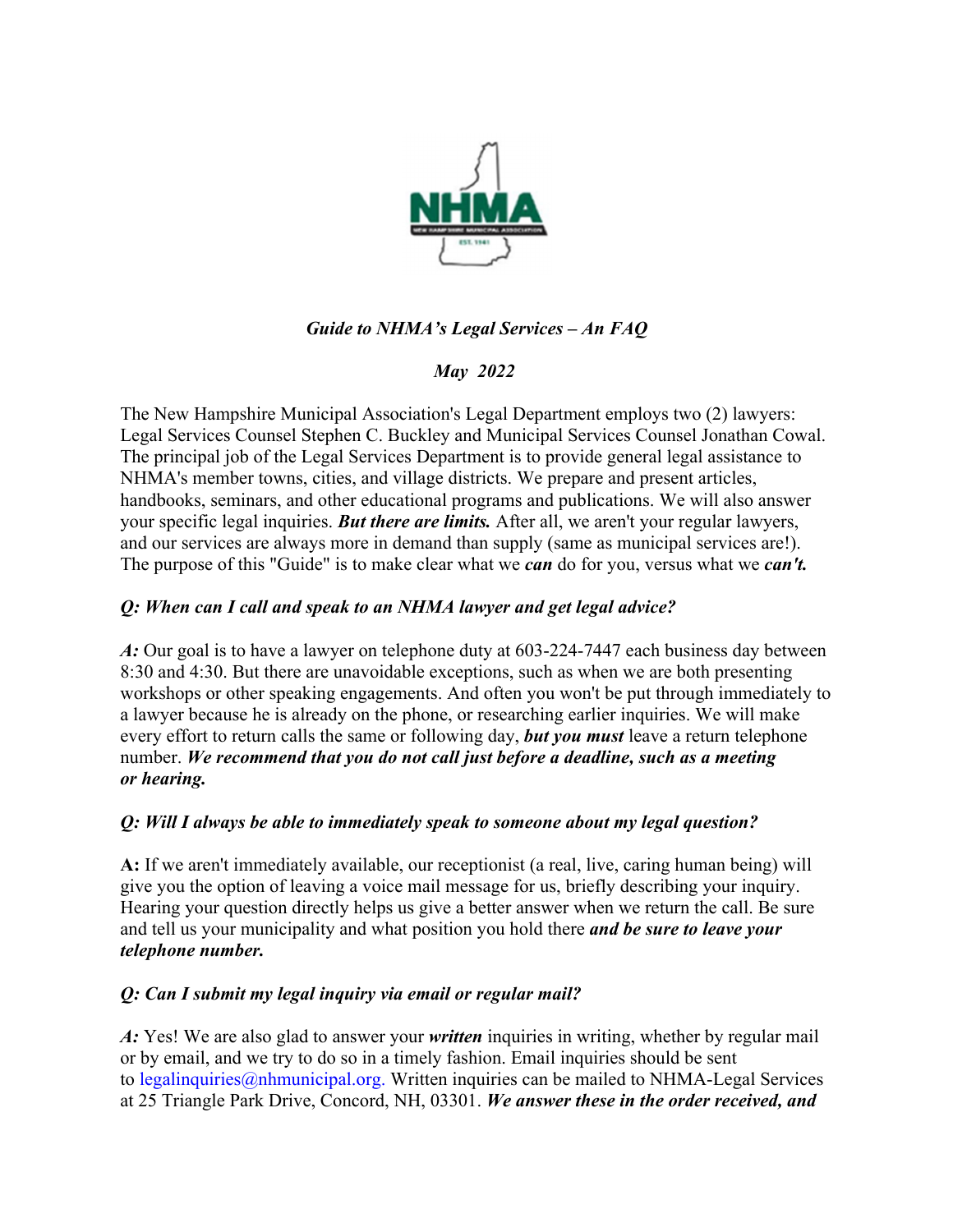*response time depends on our volume of work*. However, with 234 communities to work for, and with publication deadlines to meet, we can't promise any firm response time. We do our best, but if you have a uick deadline for a written response, it's probably better to contact your community's regular legal counsel. *When you write to us, you must state your municipal position, your full name, your return email or mailing address, and a telephone number where we can call you if we need any clarifications.*

#### *Q: Are there any limitations on the subject matters we make ask about?*

**A:** We play our best role as NHMA lawyers when we're answering questions of general municipal law—issues of interest to more than just a few communities—especially questions which can be answered by reference to state statutes or court opinions. If an answer hinges on complex local facts, documents, or the peculiarities of local ordinances or charters, we may well recommend that you contact your regular legal counsel. NHMA's legal services do not include such matters as comprehensive legal review of contracts or other documents, drafting individualized ordinances or charters, or complete review of specific applications before local boards. We can, of course, answer specific generic questions you may have about any of these matters. But we do not directly represent municipalities in court or negotiate on your behalf with third parties.

# *Q: Will NHMA provide its opinion about the meaning of language in our local ordinances?*

*A:* We are often asked: "What does word X mean, as it appears in our ordinance?" Although we can offer suggestions, we can't give definitive interpretations of terms in an ordinance because that meaning often hinges on the context and history of the ordinance as a whole. Also, courts give some deference to local administrative interpretations. A lawyer's interpretation gets no such deference.

## *Q: Can NHMA provide technical assistance with zoning and planning questions?*

*A:* For technical assistance with developing zoning ordinances, subdivision, site plan, and other land use regulations, the first place to go is your regional planning commission or the State Office Planning & Development. But there's no hard line between "technical" and "legal" assistance. A substantial number of our inquiries come from the land use field, so don't hesitate to contact us or call.

## *Q: Does NHMA assist with appeals to the NH Supreme Court?*

**A:** Although we don't file lawsuits, we do assist members with appeals to the New Hampshire Supreme Court by submitting an *amicus curiae* ("friend of the court") brief on a municipality's behalf. If you have a case involving an issue of municipal law which has statewide significance, and you think the Court ought to have our input, please let us know.

### *Q: Are there ethical limitations and rules that govern the legal advice provided by NHMA***?**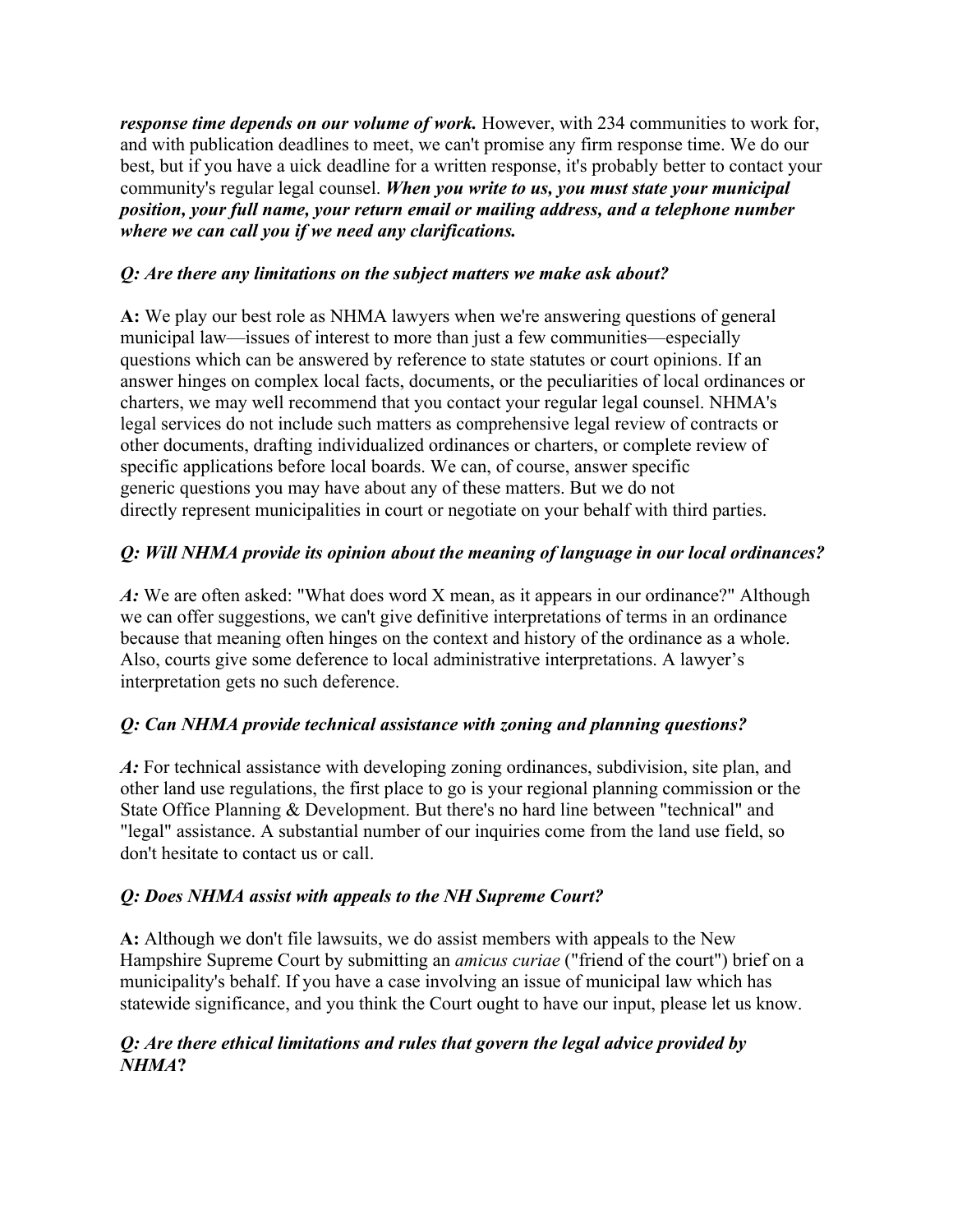**A:** This is a question addressed constantly by us and our colleagues in other states, other New Hampshire municipal lawyers, and local officials themselves. In 1995, we asked the Ethics Committee of the New Hampshire Bar Association for a formal opinion. The rest of this Guide is grounded in that opinion, most of which reaffirmed our prior practice.

### *Q: When NHMA provides legal advice, who is the client***?**

**A:** First and foremost, when one of us in the Legal Services Department is answering an inquiry from a local official, our client is *the municipality as a corporate entity.* The client isn't you personally, or even you in your official capacity. Nor is it NHMA itself, as an organization. This fact has some crucial ethical consequences, explained further below.

### *Q: Who from our municipality can utilize NHMA's Legal Services?*

**A:** It would be a clearly unethical conflict of interest for us to give opinions on municipal law to private citizens (including newspaper reporters). *To that end, only municipal officials of member municipalities, acting in their official capacity, may seek legal advice. This includes attending our trainings, which constitutes legal advice***.** Likewise, even if you are a public official, we can only advise you on matters *on which you represent your town or city,* and not on your own private concerns, or on the duties of other officials. Unless otherwise instructed by the local governing body, we will answer inquiries from all local officials, including board or committee members, who call about *issues within their own official responsibilities.* For instance, we would decline to answer an inquiry from a Budget Committee member who was asking about a subdivision approval granted by the Planning Board. Please don't give our telephone number and email address to private citizens, since we must refuse to answer them. It's awkward and ties up time otherwise available to municipal officials.

#### *Q: Is the advice I am provided confidential?*

*A:* Since our attorney/client relationship is with your municipality, and not the caller personally, the right to keep legal advice confidential belongs to the town or city, and not the caller. This means that, while we don't share that advice with the public, we *will* share it with other affected officials. In fact, since telephone advice is, by its very nature, subject to misunderstanding, we are always glad to explain to one member of a board or body the advice we gave another member. We will also provide copies of any written opinions to the governing body, manager, administrator, or legal counsel, if requested.

#### *Q: I am embroiled in a dispute with other local officials, will NHMA assist me?*

*A:* If it comes out in the course of a call that we're being asked to resolve a "local dispute" between differing officials, we cannot ethically take sides, and we may ask that the inquiry be put in writing so that we're responding to all sides jointly. Lastly, we can't advise one NHMA member community on a matter involving a dispute with another member community, since that would also be a clear conflict of interest.